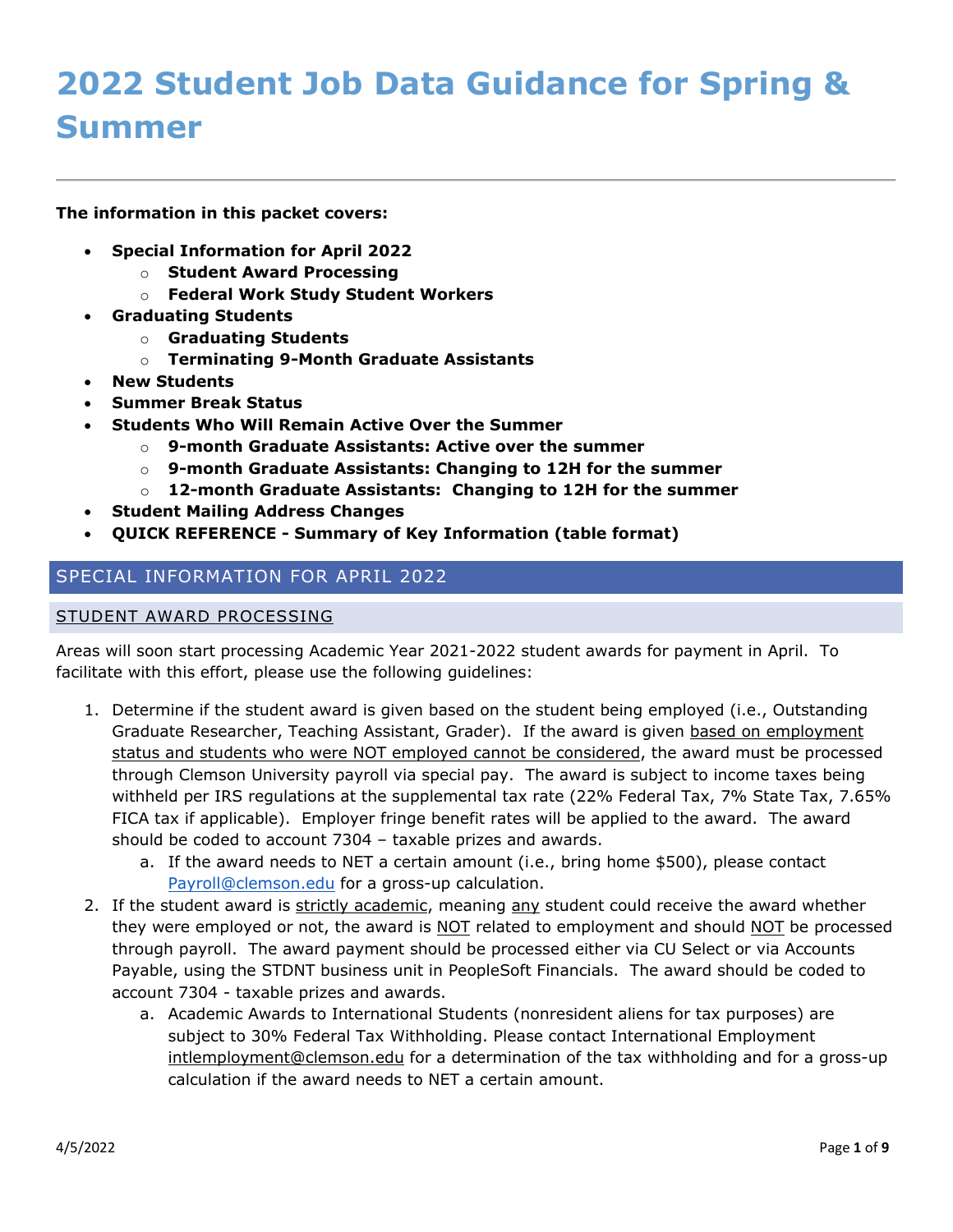These guidelines are not intended to change any part of student award processing handled via Financial Aid. If you have any questions, please contact [Payroll@clemson.edu.](mailto:Payroll@clemson.edu)

## FEDERAL WORK-STUDY (FWS) STUDENT WORKERS

FWS funds pay student workers only for work performed through the last day of classes, 4/29/22. For the  $5/13/22$  payday, students may be paid with FWS funds for hours worked  $4/16/22 - 4/29/22$ . It is required that the hours worked on 4/30/22 be paid by 100% departmental funds (account **5150** – Salary & Wages Undergraduate) and all hours posted after the 5/13/22 payday be covered with 100% departmental funds.

#### **Graduating FWS Students:**

- FWS student workers who are graduating must be terminated or transferred to 100% departmental funds (account **5150**) effective 4/30/22 (last day worked 4/29/22). The deadline for data entry into CUBS is **4:00pm on 5/2/22**.
- For Kronos timekeeping divisions, it is VERY important to **first move the student worker to 100% departmental funds BEFORE entering the Termination**. This is necessary to ensure the Kronos data passes back to PeopleSoft payroll correctly for the final paycheck.

#### **Continuing FWS Students:**

- The FWS program will not offer FWS funding for this summer.
- Students who will continue to work during the summer **MUST** be transferred to 100% departmental funds (account **5150**) effective **4/30/22** by sending a Job Earnings Distribution change to the Data Center. The deadline for data entry into CUBS is **4:00pm on 5/2/22**.
- If a current FWS student will **NOT** be working during the summer but plans to return as a student worker in the Fall, send a Start Student Break request to the Data Center and **include the Job Earnings Distribution to change the account number**. The deadline for data entry into CUBS is **4:00pm on 5/2/22**.
- It is not necessary to terminate and rehire; however, students who are not removed from the FWS account and transferred to departmental funds (account **5150**) will cause a need for payroll corrections should they be awarded FWS for the following year. The FWS account changes from year to year. Students should never be placed on the FWS account from year to year until they apply and are hired through the FWS portal. Once a FWS student accepts a job the supervisor and payroll contact are notified via email. The email to the payroll contact is notification that the student may be placed on the FWS account. The new FWS account is updated yearly via the FWS site, [www.clemson.edu/fws](http://www.clemson.edu/fws) under the User Guide.

## *Reminder: When transferring students from work-study to departmental funding, you must change the account number from 5152 (FWS) to 5150 (Sal & Wages Undergraduate). Please check for this when making the change.*

If you have questions regarding FWS, please call Debra Vassey at 864-656-2280 or via e-mail at [dvassey@clemson.edu.](mailto:dvassey@clemson.edu)

Submit changes to HR via the **Data Entry Change Form - Paper Version**.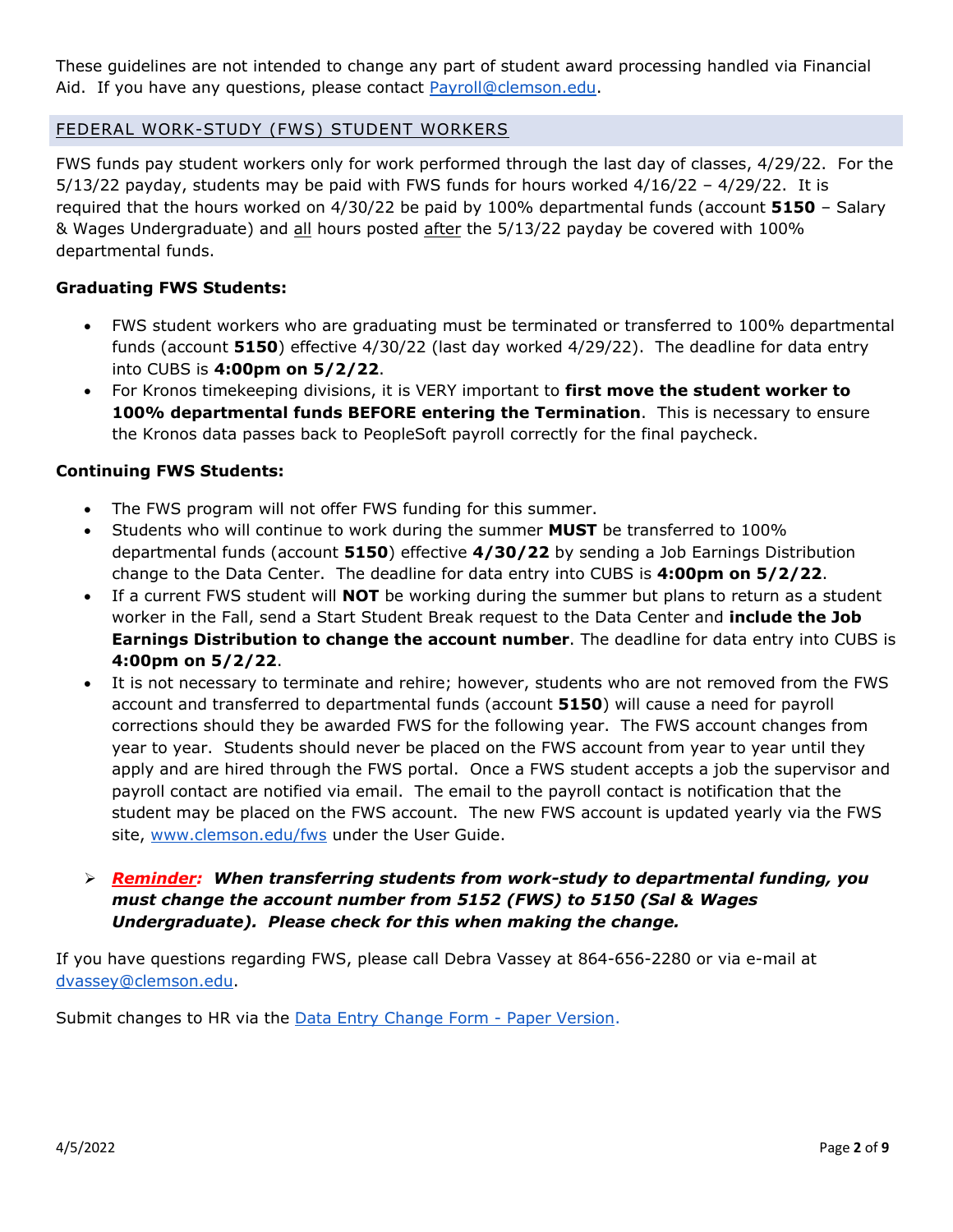#### GRADUATING STUDENTS:

A student who graduates cannot remain in a student position past graduation day.

- See next section below for specifics related to terminating a 9-month Graduate Assistant.
- Reference the FWS section above for specifics related to terminating FWS students.
- Otherwise, follow the guidelines below.

A graduating student must be terminated no later than the day after their applicable graduation day (effective dates 5/12/22 – 5/13/22), with last day worked being no later than their graduation date or transitioned to a non-student status as of their graduation date, depending upon their graduation day.

#### **Process Steps:**

Process the Request for Termination via the [Student Termination Request form](https://media.clemson.edu/humanres/data_entry/Student-Termination-Request.pdf) using an Effective Date of the day after the student's last day worked, which should be no later than their specified graduation date.

#### TERMINATING 9-MONTH GRADUATE ASSISTANTS

Nine-month graduate assistants (9MA) will receive their 18th payment of the academic year on 5/13/22, paying them through the end of the academic year, which is 5/16/22. To accurately pay them in full on 5/13/22 and reflect a termination date no later than the day after graduation (last day worked being the day of graduation), **do not process the termination until after payroll is confirmed for the 5/13/22 payday (process on or after 5/12/22, but no later than 5/16/21).**

#### **Process Steps:**

Process the Request for Termination via the **Student Termination Request form** using an Effective Date of the day after the student's last day worked, which should be no later than their specified graduation date.

## NEW STUDENTS

#### **New Hire Reminders:**

- New US hires require an I-9 prior to entry into PeopleSoft.
- New International Hires require International Hire Form Approval prior to entry in PeopleSoft. Approval from International Employment is required prior starting work.

#### **New Students:**

- Students who were enrolled in classes during Spring 2022 may be hired as new student workers during the summer. The hire date should effective the first day of work.
- New students who are not enrolled until Fall 2022 **cannot** be hired as a student worker during the summer. You may bring them onboard as a part-time temporary worker for the summer months, until the first day of classes on 8/24/22.
	- $\circ$  If they will be hired as a student worker for Fall 2022, the part-time temporary record must be terminated effective 8/24/22 (last day worked 8/23/22) and then follow the normal procedures for hiring a student worker.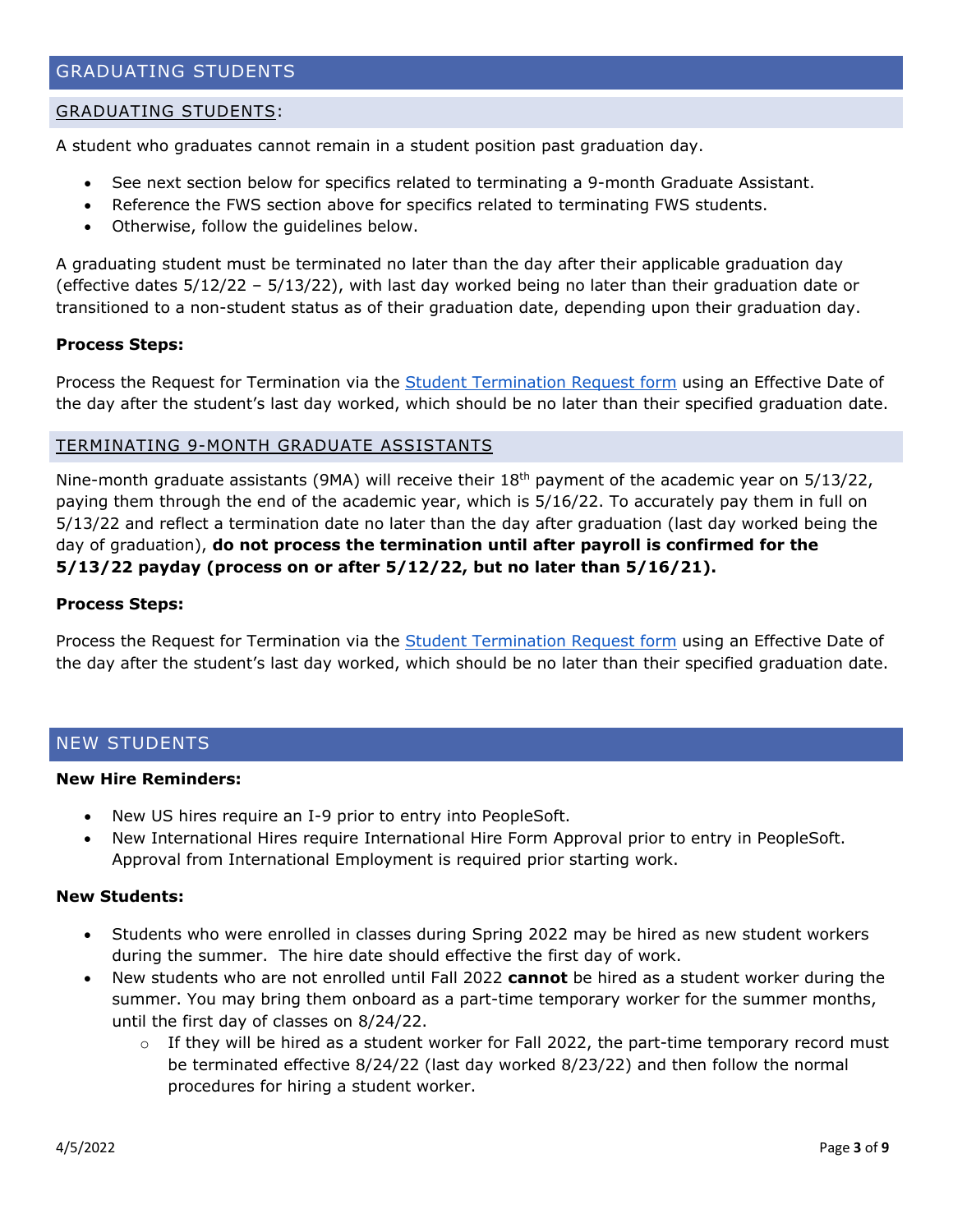$\circ$  If the student will attend structured training, you may hire them into a student job as early as 8/1/22.

## **Process Steps:**

- 1. HR/Payroll Liaison meets with the student to view documents used for the I-9 and makes copies.
- 2. Student completes the New Employee Data Sheet.
- 3. HR/Payroll Liaison enters the hire via the CU Add a New Student Hire form in PeopleSoft HR.
- 4. If the electronic I-9 is used, the HR/Payroll Liaison creates a folder on their computer labeled Budget Center\_Employee Name\_I-9 Docs (Example: CECAS\_John Doe\_05.01.2022\_I-9 docs) and place the copies of the I-9 documents in the folder.
- 5. HR/Payroll Liaison uploads the folder to the [Secure Box.](https://clemson.app.box.com/folder/112437539127?s=vtdycyk2aq2y8f2g41qv66eaxg9sr1cn)
- 6. Student completes Section 1 of the online I-9 24 hours after the hire is entered in PeopleSoft.
- 7. When Section 1 is completed, the HR/Payroll Liaison completes Section 2.
- 8. If the paper I-9 is used, the HR/Payroll Liaison delivers the signed, original I-9 and copies of the documents provided to ASB. In this case, the documents **do not** need to be uploaded to Box.

## Important Reminders:

 $\triangleright$  If the student is International, an International Hire Request approval is required.

## SUMMER BREAK: CURRENT STUDENTS NOT WORKING DURING SUMMER BUT ARE PLANNED TO RETURN IN THE FALL

The procedures detailed below apply to both US and International Student Workers. International Employment will soon send a communication regarding placing international students on break for the summer and returning in the fall.

## **12-Month Students:**

Place 12-month undergraduate and graduate student workers who will not be working during the summer but are planning to return to work in the fall, on student break for the summer. Request via the Data [Entry Change Form -](https://media.clemson.edu/humanres/data_entry/Data-Entry-Change-Form-Paper-Version.pdf) Paper Version (include an effective date). *See Process Steps below.*

## **9-Month Students:**

It is required that all US and International 9MA graduate assistants (GAs) and resident assistants (RAs), who will not be working over the summer, be placed on "Start Student Break or Initiate International Break" status effective in CUBS no later than 5/17/2022. These entries prevent students from receiving unnecessary weekly emails regarding the time capture system over the summer, ensure reliable data, and to help HR provide a reliable headcount of who is working at any given time during the year**.** *See Process Steps below.*

 *Note: Nine-month graduate assistants (9MA) will receive their 18th payment of the academic year on 5/13/22, paying them through the end of the academic year, which is 5/16/22. Be mindful of this when putting them on break, as the effective date must be 5/17/22 and should not be entered until after paylines are created for the 5/13/22 payday (process on or after 5/4/22).* 

## **Graduate Assistant Specific:**

4/5/2022 Page **4** of **9** To coincide with any entry in PeopleSoft HR, *you must notify the Graduate School (via the on-line Assistantship/Fellowship Report GS61 system) of graduate student status by summer session.* If a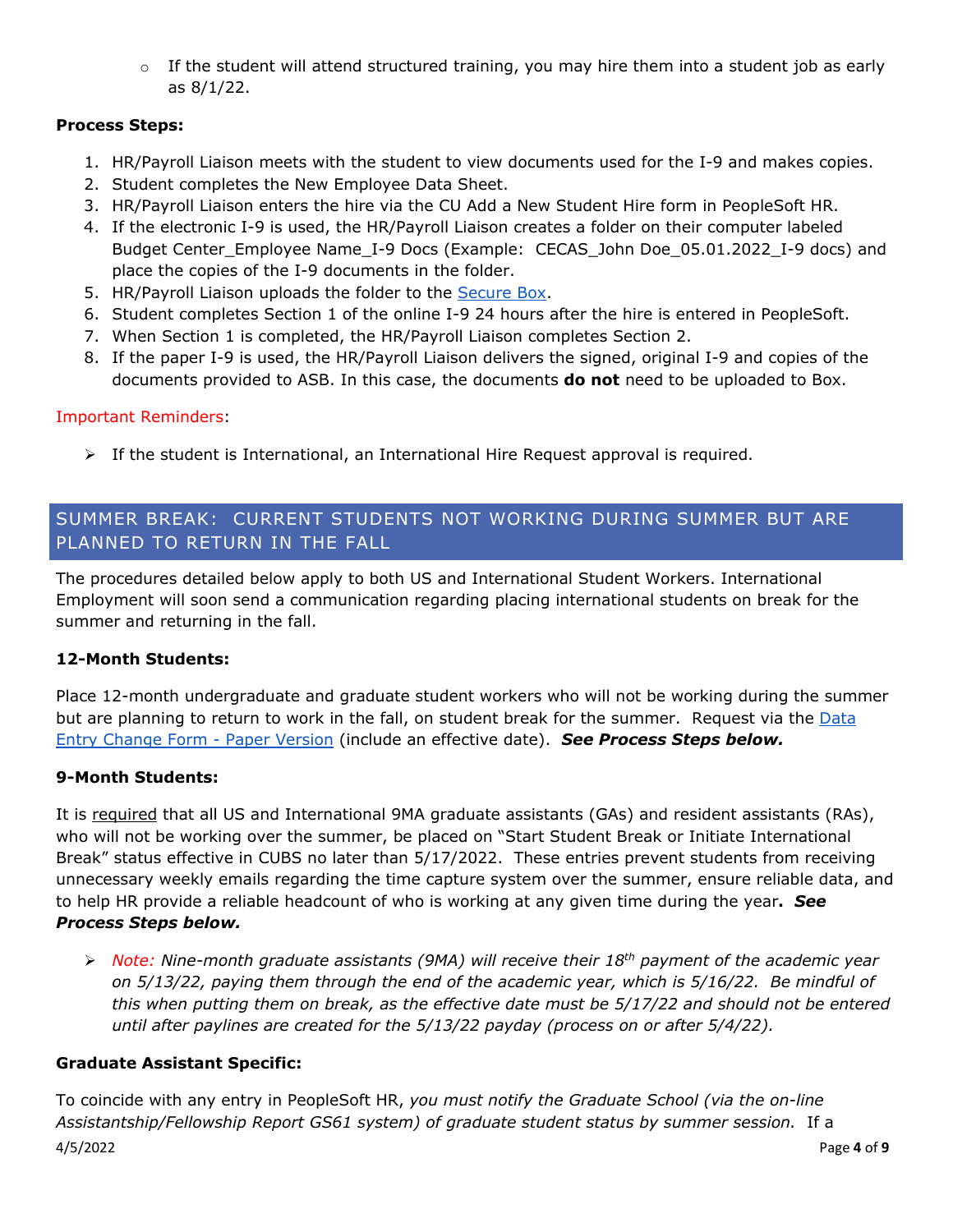Graduate Assistant is on break in PeopleSoft, the GS61 must also reflect the break. If you are not the person to enter this information into the GS61 system, please coordinate the entry with your Graduate Student Coordinator(s).

### **Process Steps:**

Send the change to the Data Center utilizing the [Data Entry Change Form -](https://media.clemson.edu/humanres/data_entry/Data-Entry-Change-Form-Paper-Version.pdf) Paper Version.

- 1) Process the request for Start Student Break or Initiate International Break on the Data Entry [Change Form -](https://media.clemson.edu/humanres/data_entry/Data-Entry-Change-Form-Paper-Version.pdf) Paper Version. **Be sure to include an effective date and an earnings distribution change for FWS students.** REMINDER: The same submission can include the Start Student Break and the earnings distribution change.
	- a) Enter an Effective Date equal to the first day not working.
- 2) Process the request for Return from Student Break or End International Break on the Data Entry [Change Form -](https://media.clemson.edu/humanres/data_entry/Data-Entry-Change-Form-Paper-Version.pdf) Paper Version.
	- a) Enter an Effective Date equal to the first day back in active status.
	- b) If the student worker is not returning to work, process a termination via the Student [Termination Request form.](https://media.clemson.edu/humanres/data_entry/Student-Termination-Request.pdf)
- *Note: For International Students, if you are increasing the student's hours when returning them from leave, an International Hire approval is required.*
- *Reminder: If the student is not returning to work in the fall, a termination is required. Students not returned from Start Student Break or Initiate International Break prior to the start of the Fall semester will automatically be terminated.*

#### **Do not put Federal Work Study students on break while still in the FWS status.**

If a current FWS student will NOT be working during the summer but plans to return as a student worker in the Fall, follow these process steps to send a request to the Data Center via the [Data Entry Change](https://media.clemson.edu/humanres/data_entry/Data-Entry-Change-Form-Paper-Version.pdf)  Form - [Paper Version.](https://media.clemson.edu/humanres/data_entry/Data-Entry-Change-Form-Paper-Version.pdf)

- 1. Include a Job Earnings Distribution to change the account number.
- 2. Enter the effective date and select Start Student Break. The deadline for data entry into CUBS is 4:00pm on 5/2/22.

## STUDENTS WHO WILL REMAIN ACTIVE OVER THE SUMMER

Nine-month graduate assistants (9MA) will receive their 18<sup>th</sup> payment of the academic year on 5/13/22, paying them through the end of the academic year, which is 5/16/22.

## 9-MONTH GRADUATE ASSISTANTS: ACTIVE DURING THE SUMMER

- Leave GAs in the 9MA status during the summer
- Pay will automatically be suspended from 5/17-8/14
- If a 9MA GA will be working over the summer in their GA status, pay via on-line special pay  $\circ$  This is the same process, with the same deadlines, as pay for 9MA faculty members
- Use the Earnings Code SGA = Summer Graduate Assistant on the on-line special pay or recurring pay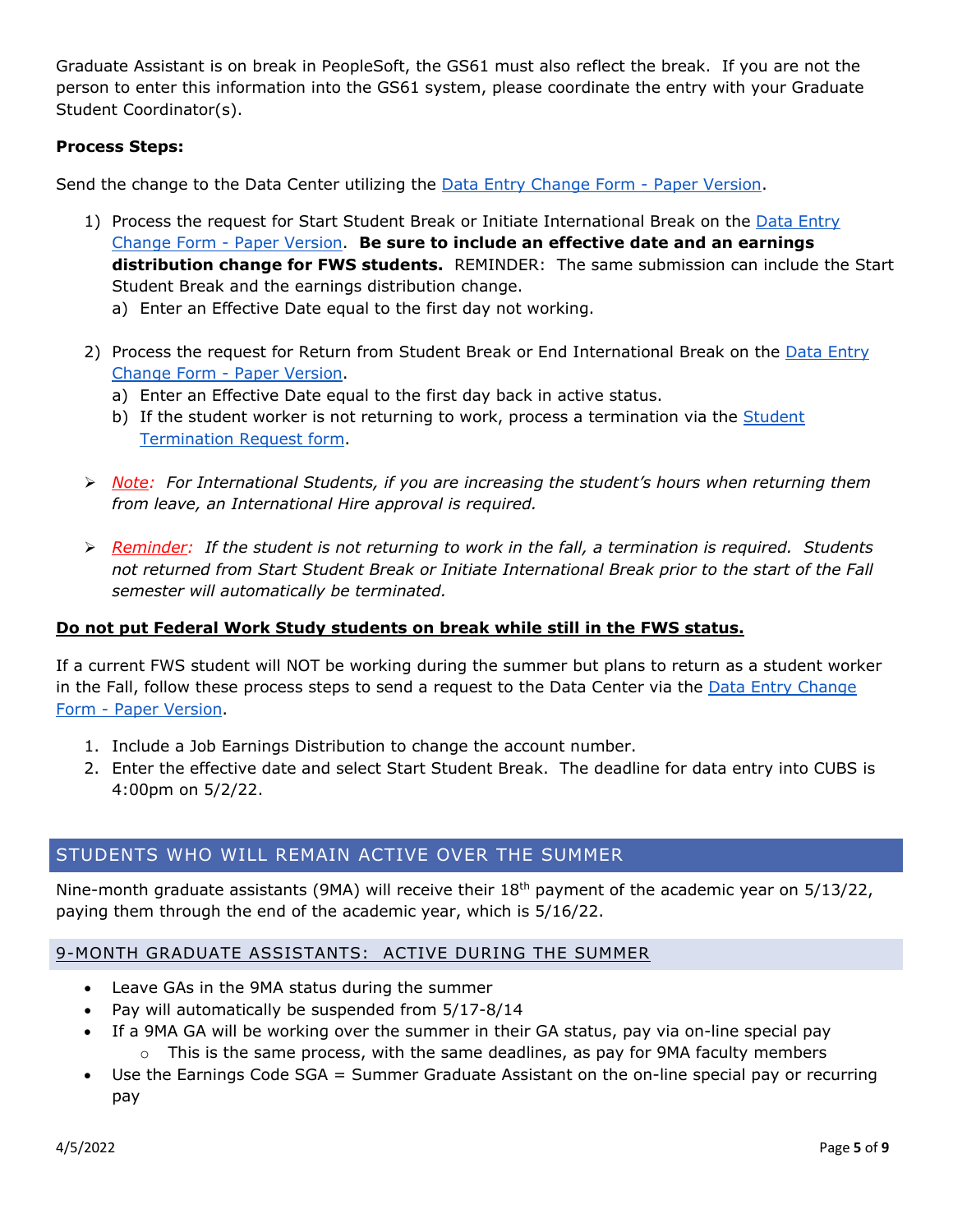• A 9MA GA being paid over the summer *will NOT have to go without pay on 5/31/22* due to the efforts outlined in this documentation

**The Graduate School must know the Standard Hours of 9MA GAs if they will be active and paid over the summer. The Graduate School monitors total standard hours to ensure a GA is not hired for more than 28 hours/week. Work hour limitations still apply per student worker policies.**

**The Graduate School also needs the Job Code/Title updated if it will change for the summer.**

**Department/Budget Center personnel must input or request changes, if applicable, to Standard Hours and Job Code/Title at both the beginning and the end of the summer.**

**Anything NOT changed in Job Data will be applicable when the 9MA GA returns to work in Fall 2022.**

**If the 9MA GA will have different Standard Hours or a different Job Code/Title over the summer, process or request a change in Job Data.**

- **Use the Effective Date of 5/17/2022 for Job Data changes for Summer I or all summer.**
- **Use the Effective Date of 7/1/2022 for Job Data changes for Summer II.**
- **Use the Effective Date of 8/15/2022 for Job Data changes for Fall 2022.**

### 9-MONTH GRADUATE ASSISTANTS: CHANGING TO 12H FOR THE SUMMER

There is NO change in processing if a 9-month GA will be an active student worker over the summer, not in a GA status, but as hourly graduate student worker. They must still be changed to the 12H pay group effective 5/17/22 and changed back to the 9MA status effective 8/15/22, which is the first day of the academic year.

 *Reminder*: Please be aware of the lag to pay and ensure the lag is communicated to the student worker going from 9MA to 12H.

#### **Payday Information**

End of spring: Last 9MA payday =  $5/13/22$  for work performed through  $5/16/22$  and First 12H payday = 6/15/22 for work performed 5/17/22-5/31/22.

End of summer: Last 12H payday =  $8/31/22$  for work performed through  $8/14/22$  and First Fall 9MA payday = 8/31/2 for work performed 8/15/22-8/31/22.

#### **Process Steps:**

Send the change to the Data Center utilizing the Change/Hire form.

- 1) **Changing to 12H for Summer 2021**
	- a) Enter an Effective Date of 5/17/22
- 2) **Changing back to 9MA for Fall 2021, if applicable**
	- a) Enter an Effective Date of 8/15/22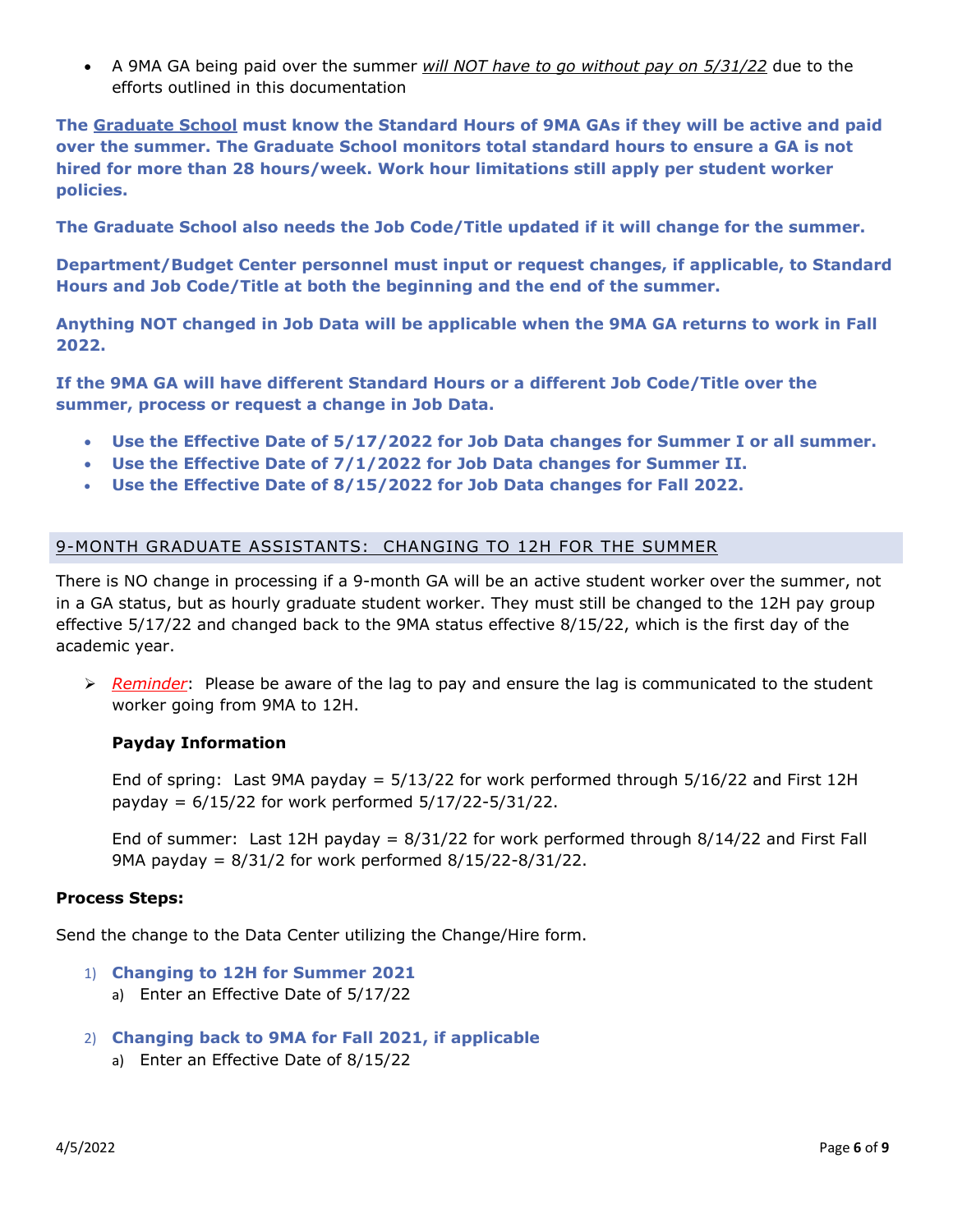#### 12-MONTH GRADUATE ASSISTANTS: CHANGING TO 12H FOR THE SUMMER

If a 12-month GA will be an active student worker over the summer, not in a GA status, but as hourly graduate student worker, follow the process steps below.

#### **Process Steps:**

Send the change to the Data Center utilizing the Change/Hire form.

- 1) **Changing to 12H for Summer 2021**
	- a) Enter an Effective Date equal to the first day in the 12H status
- 2) **Changing back to 12-month GA for Fall 2021, if applicable** a) Enter an Effective Date of equal to the first day in the GA status
- *Reminder*: To coincide with any entry in PeopleSoft HR, *you must notify the Graduate School (via the on-line Assistantship/Fellowship Report GS61 system) of graduate student status by summer session.* If a 12-month Graduate Assistant is on break in PeopleSoft, the GS61 must also reflect the break. If you are not the person to enter this information into the GS61 system, please coordinate the entry with your Graduate Student Coordinator(s).

## STUDENT MAILING ADDRESS CHANGES

Active student workers can change their mailing address at my. Clemson.edu.

Terminated student workers, who are still enrolled students, can also change their mailing address at [my.Clemson.](https://my.clemson.edu/)edu.

Terminated student workers, who are no longer enrolled students, can change their mailing address using the [Change of Address Links](https://www.clemson.edu/employment/worklife/change_address.html) webpage.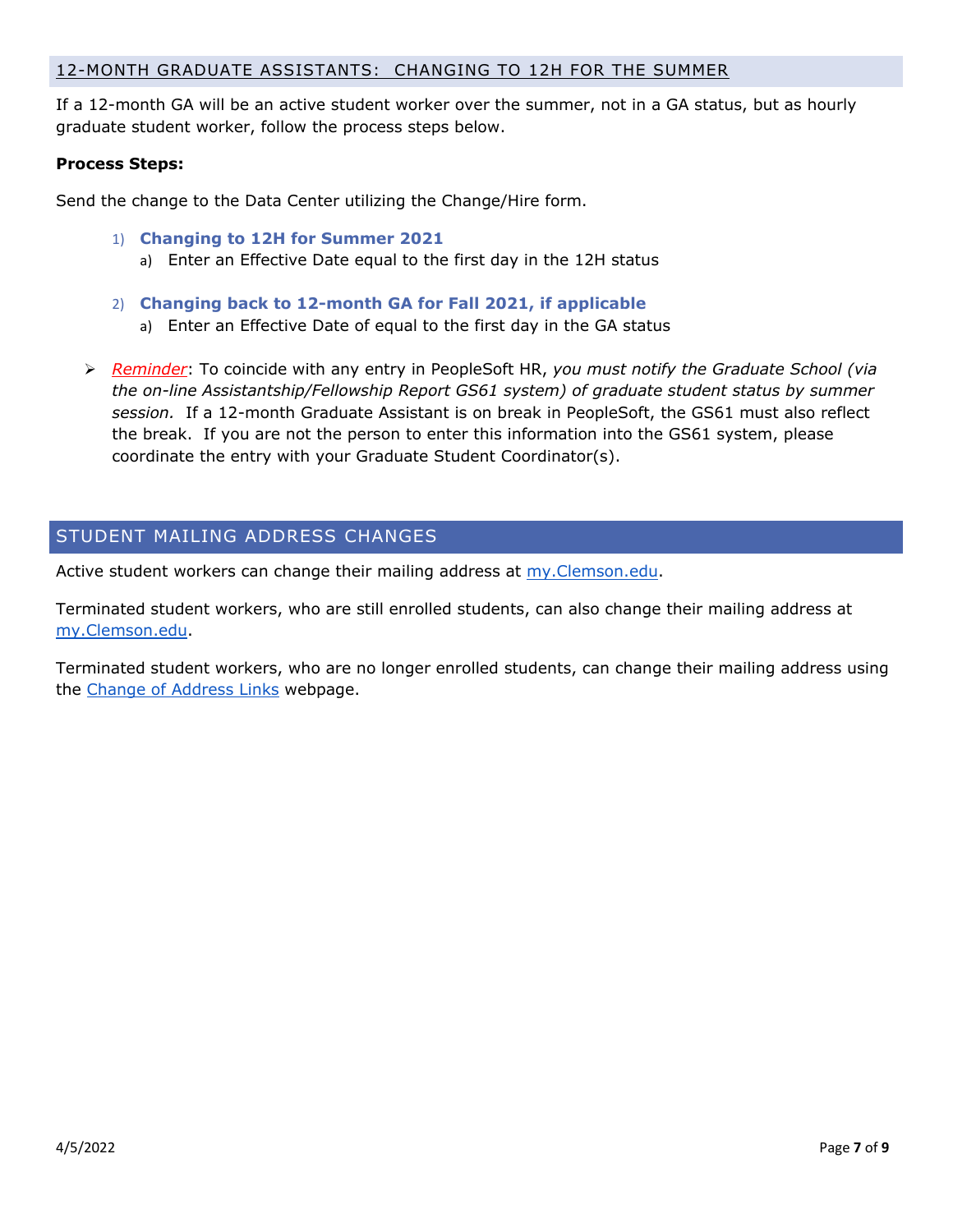| Scenario                       | <b>Special Notes</b>                                         | Deadlines and Key Dates:                        |
|--------------------------------|--------------------------------------------------------------|-------------------------------------------------|
| Federal Work Study:            | Term as of 4/30/2022 or                                      | 4:00pm, Monday, May 2                           |
| Last Day Allowed on FWS funds  | transition to other funding                                  | (5/2/22)                                        |
| is the last day of classes -   |                                                              |                                                 |
| Friday, April 29 (4/29/22)     |                                                              |                                                 |
| 12-month Graduate Assistant:   | Must be terminated no later than                             | To pay accurately on 5/31/22,                   |
|                                | the day after their applicable<br>graduation day or last day | deadline is 4:00pm, Monday,<br>May 16 (5/16/22) |
| Graduating or Terminating      | worked if before graduation day                              |                                                 |
|                                |                                                              | Effective Date $=$ day after last               |
|                                | Update GS61 per guidance from                                | day worked, but no later than                   |
|                                | Grad School                                                  | graduation day                                  |
|                                | If applicable, change back to 12L                            | To pay GA status accurately on                  |
| 12-month Graduate Assistant:   | for the Fall semester                                        | 5/31/22, deadline is 4:00pm,                    |
|                                |                                                              | Monday, May 16 (5/16/22)                        |
| Changing to 12H for summer     | Update GS61 per guidance from                                |                                                 |
|                                | Grad School                                                  | Effective Date $=$ first day in 12H             |
|                                |                                                              | status                                          |
|                                | To pay in full on 5/13/22, do not                            | Send term on or after 5/12/22,                  |
| 9-month Graduate Assistant:    | send term paperwork until we                                 | but no later than 5/16/22                       |
| Graduating or Terminating      | process payroll for 5/13/22                                  | Effective Date $=$ day after last               |
|                                | Update GS61 per guidance from                                | day worked, but no later than                   |
|                                | Grad School                                                  | graduation day                                  |
|                                | Communicate LAG of pay to                                    | To pay in full on 5/13/22, send                 |
| 9-month Graduate Assistant:    | student                                                      | change on or after 5/12/22                      |
|                                |                                                              |                                                 |
| Changing to 12H for summer     | Update GS61 per guidance from                                | Change to 12H effective 5/17/22                 |
|                                | Grad School                                                  |                                                 |
|                                |                                                              | If applicable, change back to                   |
|                                |                                                              | 9MA effective 8/15/22                           |
| 9-month Graduate Assistants    | Required to be on break                                      | Effective no later than 5/17/22                 |
| (GAs) and Resident Assistants  | Action: Start Student Break or                               | To pay in full on 5/13/22, send                 |
| (RAs)                          | Initiate International Break                                 | term on or after 5/12/22, but no                |
|                                |                                                              | later than 5/16/22                              |
| NOT working over the summer    | GA specific: Update GS61 per                                 |                                                 |
|                                | guidance from Grad School                                    |                                                 |
| 12-month undergraduate or grad | Must be terminated no later than                             |                                                 |
| hourly                         | the day after their applicable                               |                                                 |
|                                | graduation day or last day                                   |                                                 |
| Graduating or Terminating      | worked (before graduation day)                               |                                                 |
| 12-month undergraduate or grad | Do NOT put FWS students on                                   | Effective date $=$ first day not                |
| hourly                         | break while still in the FWS                                 | working                                         |
| NOT working over the summer    | status. First change the Job<br>Earnings Distribution, then  | If FWS, submit by 4:00pm,                       |
|                                | change to Start Student Break.                               | Monday, May 2 (5/2/22)                          |
| Any Student: Return from break |                                                              | Return from break no earlier                    |
| (end of summer)                |                                                              | than 8/24/22 (first day of                      |
|                                |                                                              | classes)                                        |